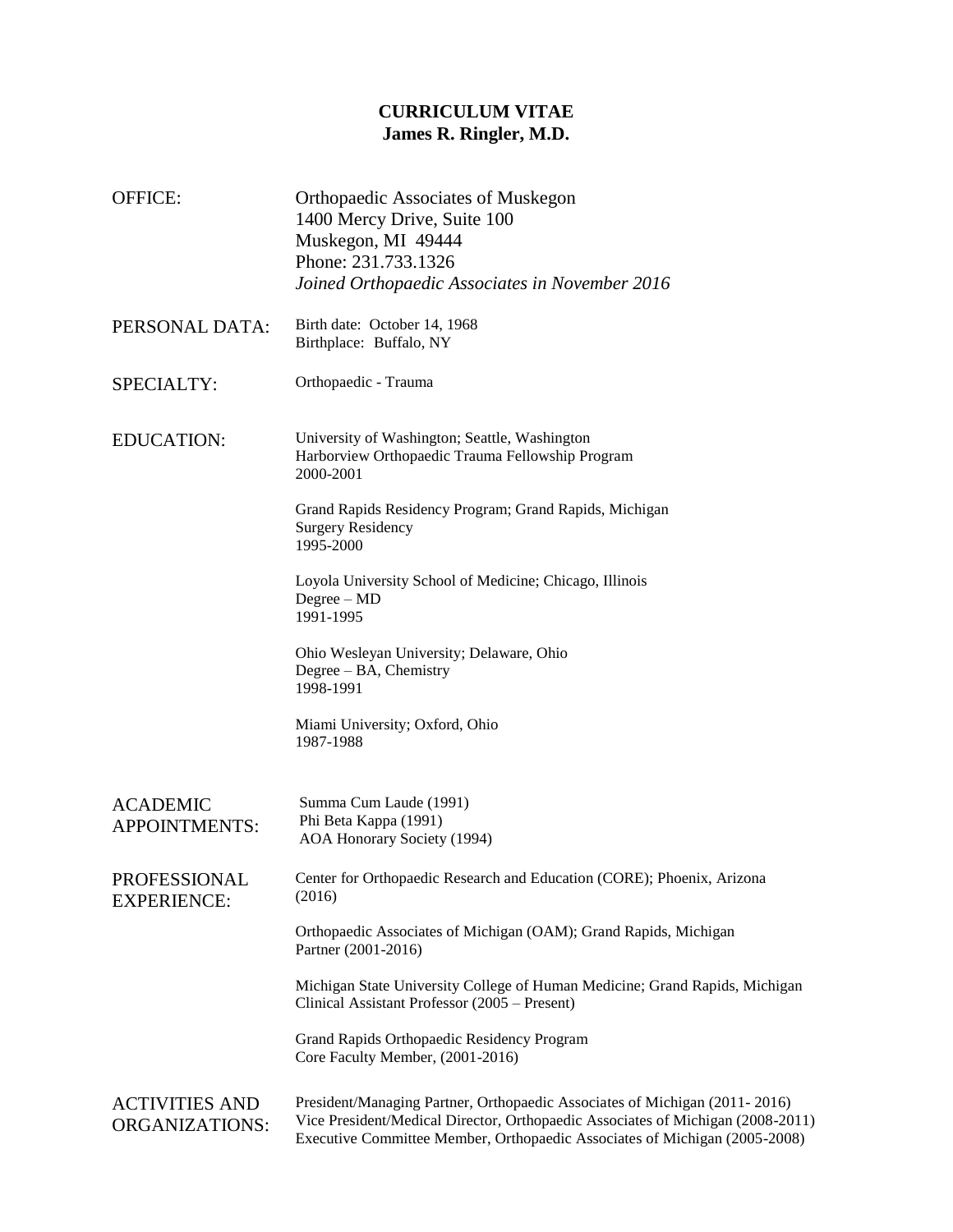|                                                                    | Vice Chairman, Dept. of Orthopaedics - Spectrum Health Medical Center<br>Curriculum Management Committee; Grand Rapids Orthopaedic Residency (2006-2008)                                                                                                                                                         |
|--------------------------------------------------------------------|------------------------------------------------------------------------------------------------------------------------------------------------------------------------------------------------------------------------------------------------------------------------------------------------------------------|
| LICENSES:                                                          | State of Michigan Medical License<br><b>State of Arizona Medical License</b>                                                                                                                                                                                                                                     |
| <b>HOSPITAL</b><br>PRIVILEGES:                                     | Spectrum Health Medical Center -- Active Staff (2001 - 2016)<br>Metro Health Medical Center -- Active Staff (2013 - 2016)<br>Sparrow Hospital - Courtesy Staff<br>Saint Mary's Mercy Hospital - Courtesy Staff                                                                                                   |
| <b>PROFESSIONAL</b><br><b>ASSOCIATIONS/</b><br><b>MEMBERSHIPS:</b> | American Orthopaedic Association (AOA)<br>American Academy of Orthopaedic Surgery (AAOS)<br>Orthopaedic Trauma Association (OTA)<br>Mid American Orthopaedic Association<br>American Medical Society (AMA)<br>Michigan Orthopaedic Association<br>Kent County Medical Society                                    |
| PROFESSIONAL<br><b>INTERESTS AND</b><br><b>ACTIVITIES:</b>         | <b>Publications</b><br>Herzog MA, Oliver SM, Ringler JR, Jones CB, Sietsema DL, Mid-America Orthopaedic<br>Association Physician in Training Award: Surgical Technique: Pediatric Supracondylar<br>Humerus Fractures: A Technique to Aid Closed Reduction, Clin Orthop Relat Res. 2013 Feb<br>12, PMID: 23404414 |
|                                                                    | Jones CB, Cornelius JP, Sietsema DL, Endres TJ, Ringler JR. Modified Judet approach and<br>mini-fragment fixation of scapular body and glenoid neck fractures. Journal of Orthopaedic<br>Trauma. 2009:23;558-564.                                                                                                |
|                                                                    | Jones CB, Sietsema DL, Tressel WT, Endres TJ, Ringler JR, Bielema DJ. Percutaneous<br>bridging of pediatric femoral fractures is an effective option. Orthopaedics Today. 2008, Sept.                                                                                                                            |
|                                                                    | <b>Presentations</b><br>Jones CB, Coulibaly MO, Sietsema DL, Ringler JR, Endres TJ. Functional Outcomes of<br>Operatively Treated Midfoot Fractures. AAOS Annual Meeting 2011, San Diego, CA and Mid<br>America Orthopaedic Association Meeting 2010, Lost Pines, TX.                                            |
|                                                                    | Henning J, JonesC, Sietsma D, Anderson J, Bohay D, Ringler J. Review of 185 Consecutive<br>Lisfranc Injuries. MAOA Annual Meeting. 2008                                                                                                                                                                          |
|                                                                    | Results of 90 Consecutive Navicualr Fractures. Ringler JR, Coulibaly MO, Jones CB,<br>Sietsma, DL, Endres TJ. MAOA Annual Meeting. 2009                                                                                                                                                                          |
|                                                                    | Oliver SM, Jones CB, Sietsema DL, Ringler JR, Endres TJ. Analysis of 356 Consecutive<br>Operative Pediatric Supracondylar Humeral Fractures. MAOA Annual Meeting 2009, Amelia<br>Island, FL.                                                                                                                     |
|                                                                    | Holthusen SM, Jones CB, Sietsema DL, Endres TJ, Ringler JR. Percutaneous Start Site<br>Determines Proximal Femoral Fracture Reduction and Outcome. MAOA Annual Meeting<br>2008, Champions Gate, FL and AAOS Annual Meeting 2008, San Francisco, CA.                                                              |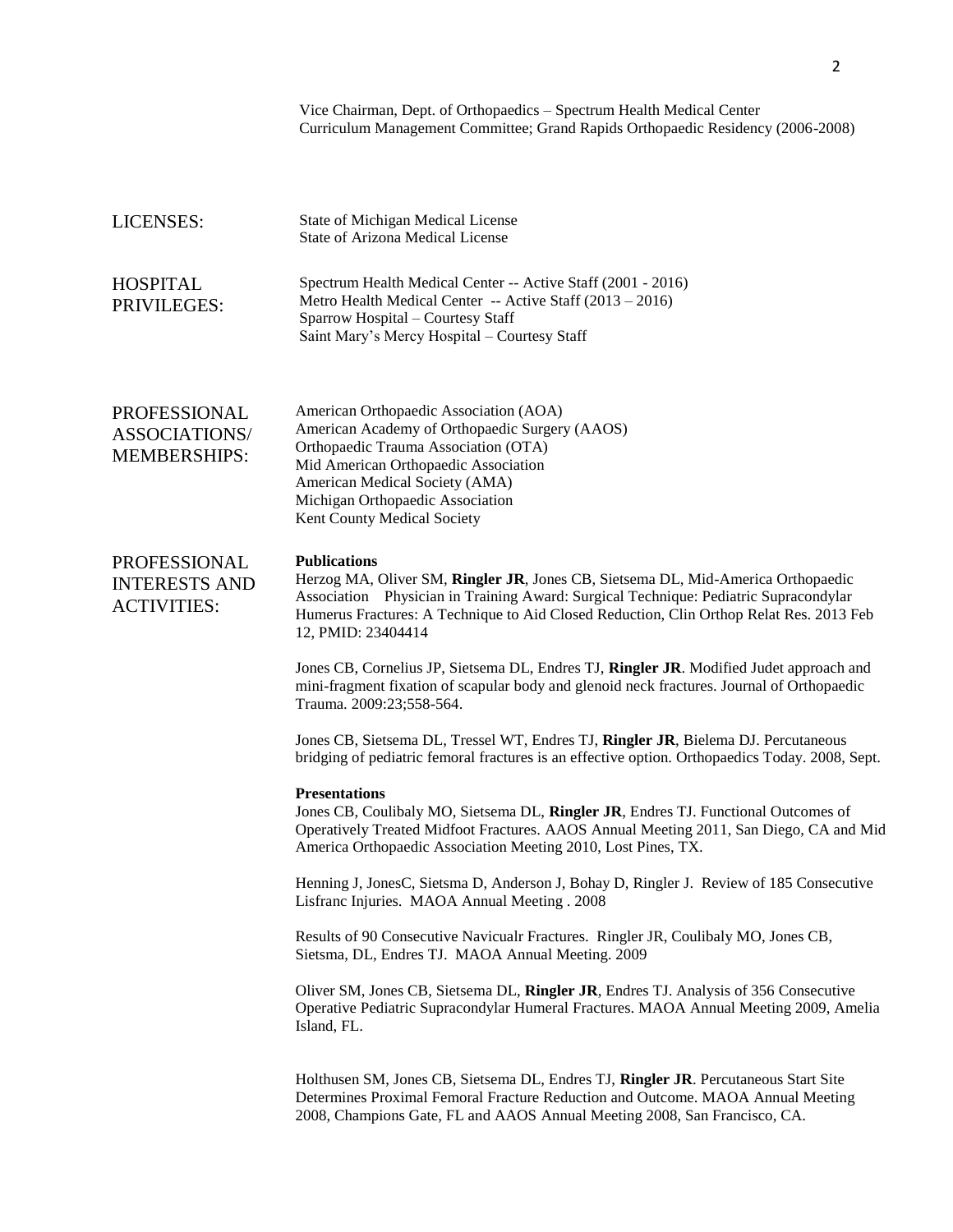Jones CB, **Ringler JR**. Technique and Early Results of Percutaneous Femoral Nailing. OTA 2002, Toronto, ON, Canada.

Sangeorgan B, Bernirshke S, **Ringler JR**. Percutaneous Small fragment Fixation of the Calcaneus. Foot & Ankle Summer Course, 2002.

## **Poster Presentations**

Jones CB, Sietsema DL, Stewart C, **Ringler JR**, Endres TJ. Analysis of 400 Consecutive Distal Radius Fractures Treated with Volar Locked Plating. AOA Annual Meeting 2009, Québec City, Québec, Canada and MAOA Annual Meeting 2009, Amelia Island, FL.

Oliver SM, Jones CB, Sietsema DL, **Ringler JR**, Endres TJ. Analysis of 356 Consecutive Operative Pediatric Supracondylar Humeral Fractures. OTA Annual Meeting 2009, San Diego, CA (poster), AOA Annual Meeting 2009, Québec City, Québec, Canada and MAOA Annual Meeting 2009, Amelia Island, FL.

Jones C, **Ringler J**, Endres T. Clinical Outcomes for Long-bone Non-unions Implanted with Bone Morphogenic Protein. AAOS 2007, San Diego, CA & OTA 2006, Phoenix, AZ.

Jones CB, **Ringler JR**, Bielema DJ, DeVault B, Regan J. Functional Outcomes of Pelvic Ring Injuries. OTA 2003, Salt Lake City, UT.

Jones CB, DeVault B, Regan J, **Ringler JR**. Prospective Randomized Evaluation of Elbow Injuries: Initial Splinting in Extension Compared to Flexion. OTA 2002, Toronto, ON, Canada.

Jones CB, **Ringler JR**, Roberts KC. Technique and Results of Percutaneous Pinning of Threeand Four- Part Proximal Humeral Fractures. OTA 2002, Toronto, ON, Canada.

Jones CB, **Ringler JR**. Percutaneous Femoral Nailing: Technique and Results. OTA 2002, Toronto, ON, Canada.

Jones CB, Sandman J, **Ringler JR**. Results of Percutaneous Plating of Tibial Pilon Fractures. Mid America Orthopaedic Society, 2002 Amelia Island, FL & AAOS 2001 San Francisco, CA, OTA 2000, San Antonio, TX.

## **Lecture/Teaching Presentations**

Evaluation and Treatment of Pelvic Ring Injuries, Metro Health Nursing and OR Staff, 2015

Introductions to Orthopaedic Trauma, Metro Health Residency Program Grand Rounds, 2014 Evaluation and Initial Management of Orthopaedic Trauma Patients, Kent County EMS Lecture Series, 2014

Instructor/Lecturer OTA Resident Course. Pediatric Fracture Management. Phoenix, 2013

Complex Fractures of the Humerus: Proximal and Distal Fractures, Mary Free Bed Rehabilitation Hospital Grand Rounds, 2012

Hip Fracture Treatment and Evaluation, Spectrum Health Nursing and Rehabilitation Services, 2012

Operative Fixation of Proximal Humerus Fractures: ORIF. Michigan Orthopaedic Society Annual Meeting 2012

Diaphyseal Tibia Fractures, National Physician Assistant Orthopaedic Trauma Conference,